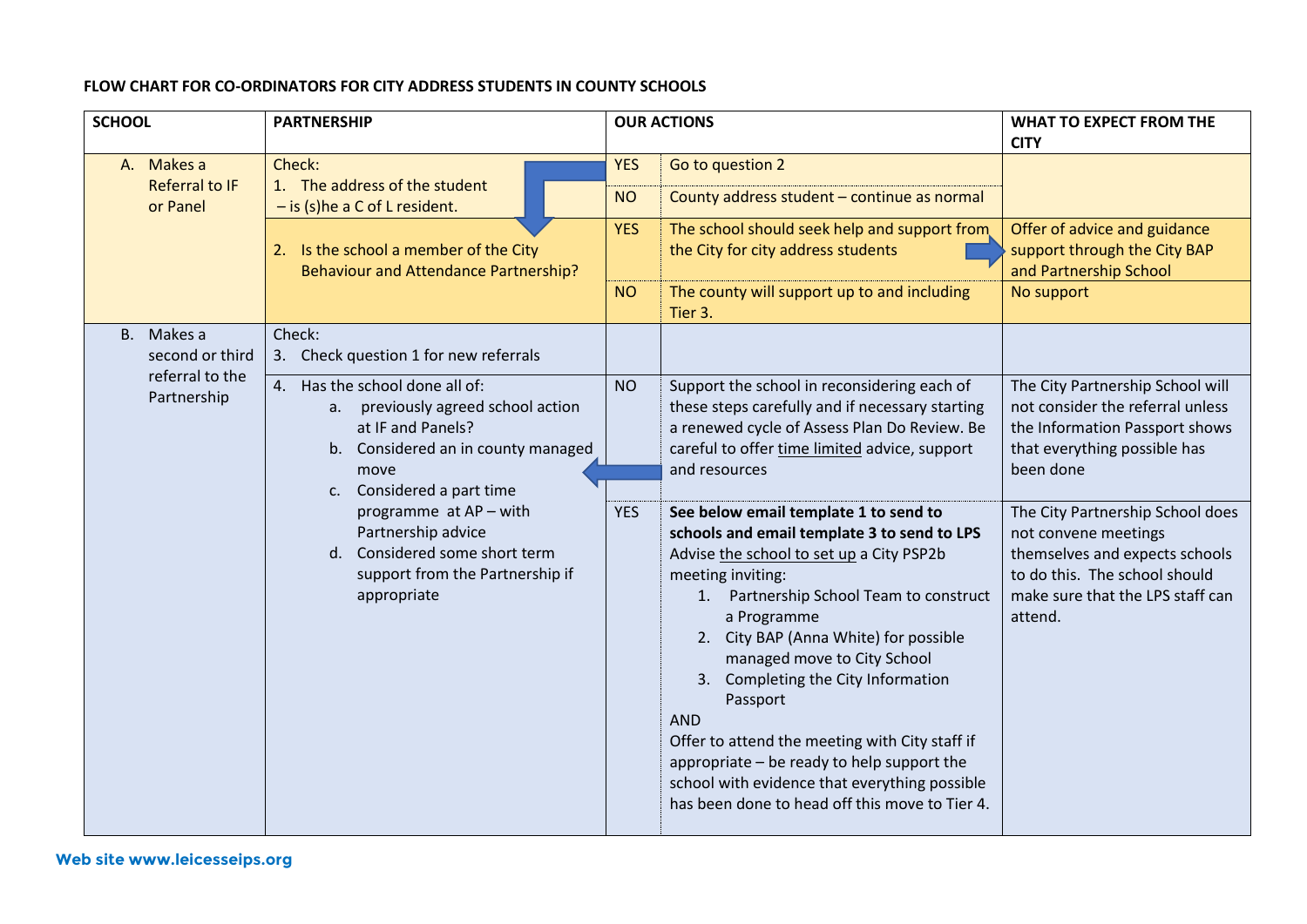|                                                                                                  |                                                                                                                                 |                                       | <b>AND</b><br>Formally tell the school that as soon as the<br>student moves onto a City Programme:<br>1. Any provision from the Partnership<br>will end.<br>2. The Partnership will end any invoicing<br>to the school for Pupil costs from that<br>date.<br>3. The School will not be expected to<br>pass the pupil funding to the city but<br>will be expected to pay for a<br>significant part of the AP provision for<br>the student<br>4. The Partnership will not have any<br>responsibility for the QA of any AP<br>placements |                                                                                                                                                               |
|--------------------------------------------------------------------------------------------------|---------------------------------------------------------------------------------------------------------------------------------|---------------------------------------|---------------------------------------------------------------------------------------------------------------------------------------------------------------------------------------------------------------------------------------------------------------------------------------------------------------------------------------------------------------------------------------------------------------------------------------------------------------------------------------------------------------------------------------|---------------------------------------------------------------------------------------------------------------------------------------------------------------|
| C. Makes a referral to<br>the Partnership<br>following a serious<br>incident with risk<br>of PEx | Has the School met with the City for a PSP2b<br>meeting?                                                                        | <b>YES</b><br><b>NO</b>               | It should be easier to move on to a PSP3<br>meeting<br>Check that the school really has done<br>everything to avoid a Tier 4. See Question 4 in<br>section B                                                                                                                                                                                                                                                                                                                                                                          | The LPS will want to be certain<br>that the threshold for access to<br>additional resources has been<br>met - so help the school prepare<br>a convincing case |
| OR Makes a further<br>referral having done<br>everything in Section B<br>above                   |                                                                                                                                 | <b>YES</b><br><b>AND</b><br><b>NO</b> | See below email template 2 to send to the<br>school<br>Advise the school to call the PSP3 Meeting<br>Offer to attend the PSP3 Meeting with City<br>Staff if appropriate                                                                                                                                                                                                                                                                                                                                                               |                                                                                                                                                               |
| D. The School<br><b>Permanently Excludes</b><br>a student                                        | Is the Partnership convinced that this action<br>was in the best interests of the student<br>concerned and the school's pupils? | <b>YES</b><br><b>NO</b>               | Ensure that the school has contacted the LPS,<br>convened a PSP3 meeting and completed and<br>Information Passport. Send email template 4<br>to LPS<br>As above but discuss with your Chair the<br>concerns you have about the school's<br>decision.                                                                                                                                                                                                                                                                                  | The LPS will be as challenging to<br>the school as we would be in<br>response to an unexpected Pex                                                            |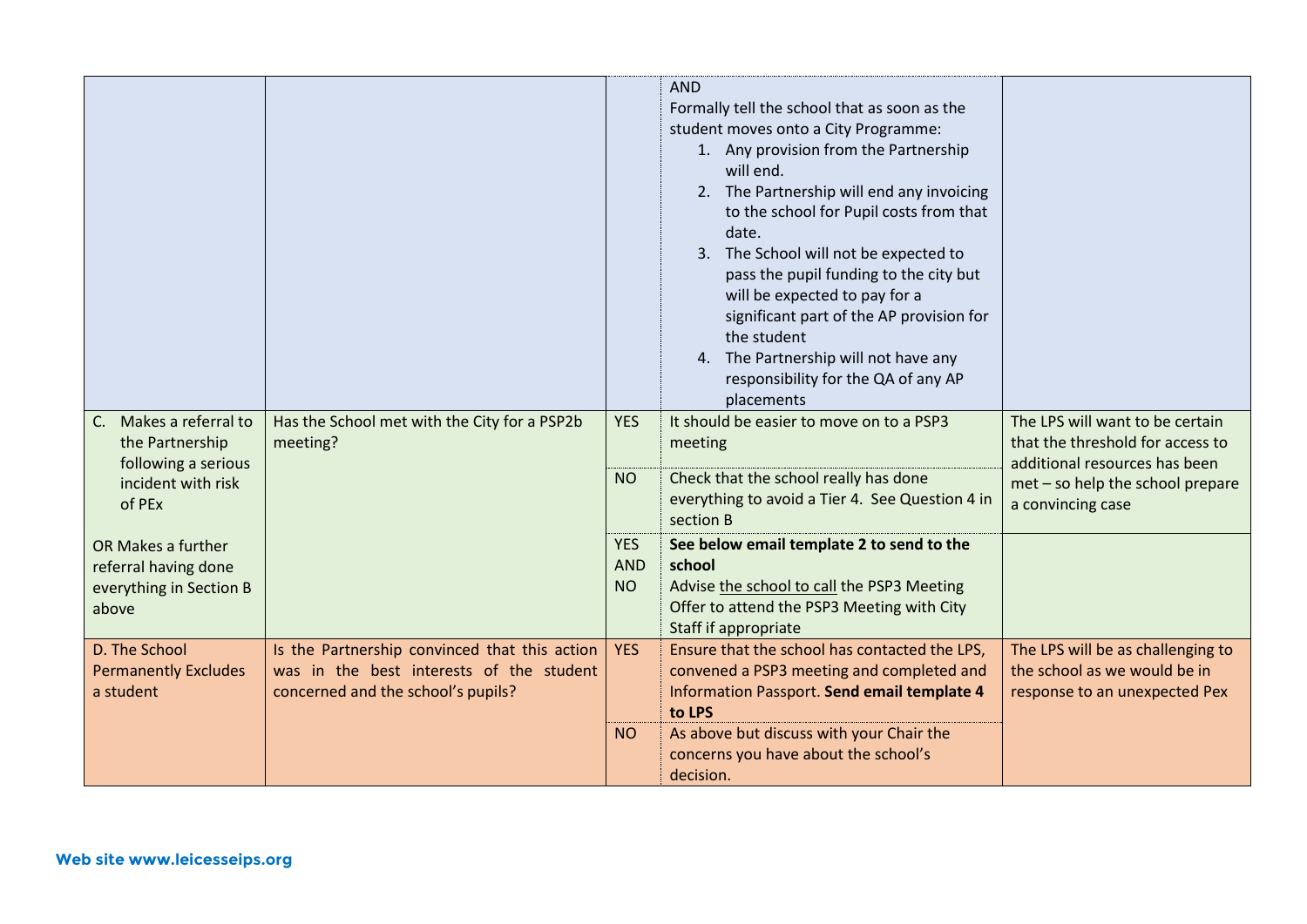Email Template 1

Dear <Name of School's Key Link for this case>

## NAME OF STUDENT (or identifier if sent as an open email)

This email is to assist you in the process of seeking support from the City of Leicestershire Partnership School. <It follows our discussion at the <Inclusion Forum/ Panel/ Core Group Meeting> held on <date>.

**You are advised to contact the Leicester Partnership School and to invite a member of staff to a <"Pastoral Support Plan 2b Meeting"/"Pastoral Support Plan 3 Meeting">.** A copy of the City's flow chart for referrals can be found on our web site at www.leicesseips.org. The City asks that you organise the meeting and decide who should attend – including a member of the LPS team. Contact **[redwards@lps.leicester.sch.uk.](mailto:redwards@lps.leicester.sch.uk)** LPS asks that you <complete/update> the City Information Passport prior to the meeting.

If you consider that a managed move to a city school might be an appropriate way forward for this student we suggest you invite Anna White of the City Behaviour and Attendance Partnership to the meeting. Her contact is **[awhite@svc-leicester.org.uk.](mailto:awhite@svc-leicester.org.uk)**

<I/ one of my team> will be happy to join the meeting if that will be helpful in ensuring that we can support your case for additional support from the City.

Once you have agreed a way forward with City Services for the student <HBEP/LIP/MSCIP/NWLLIP/SLIP> will step back from involvement. Any payments of pupil based funding that you have been making to the Partnership will end as will any contribution the Partnership has been making towards the cost of the student's provision.

The City operates in a different way from the County with regard to funding. (This applies to dual registered students.) Instead of a charge to the school for pupil funding the City makes no charge to schools for provision that it supplies directly\* but expects the school to meet the cost of placements in alternative provisions. The City Partnership School may advise about suitable APs at the PSP meeting. The Partnership will be happy to give advice if needed. Once the student is placed with one or more APs it is the school's responsibility to monitor those placements. (This does not apply to County address students in county schools, where the Partnerships take on all the vetting, monitoring and quality assurance processes on your behalf). There is a list of APs used by the county and some advice a[t https://www.leicsseips.org/links-to-ap](https://www.leicsseips.org/links-to-ap-lists-and-reports)[lists-and-reports](https://www.leicsseips.org/links-to-ap-lists-and-reports) .

\*The Leicester Partnership School has a dual registration agreement with most county schools that ensures that its provision for dual registered places are cost free. County Schools who have not "signed up" may find that additional charges are levied. Contact the LPS for further details.

Please contact me if you need any further clarification

Coordinator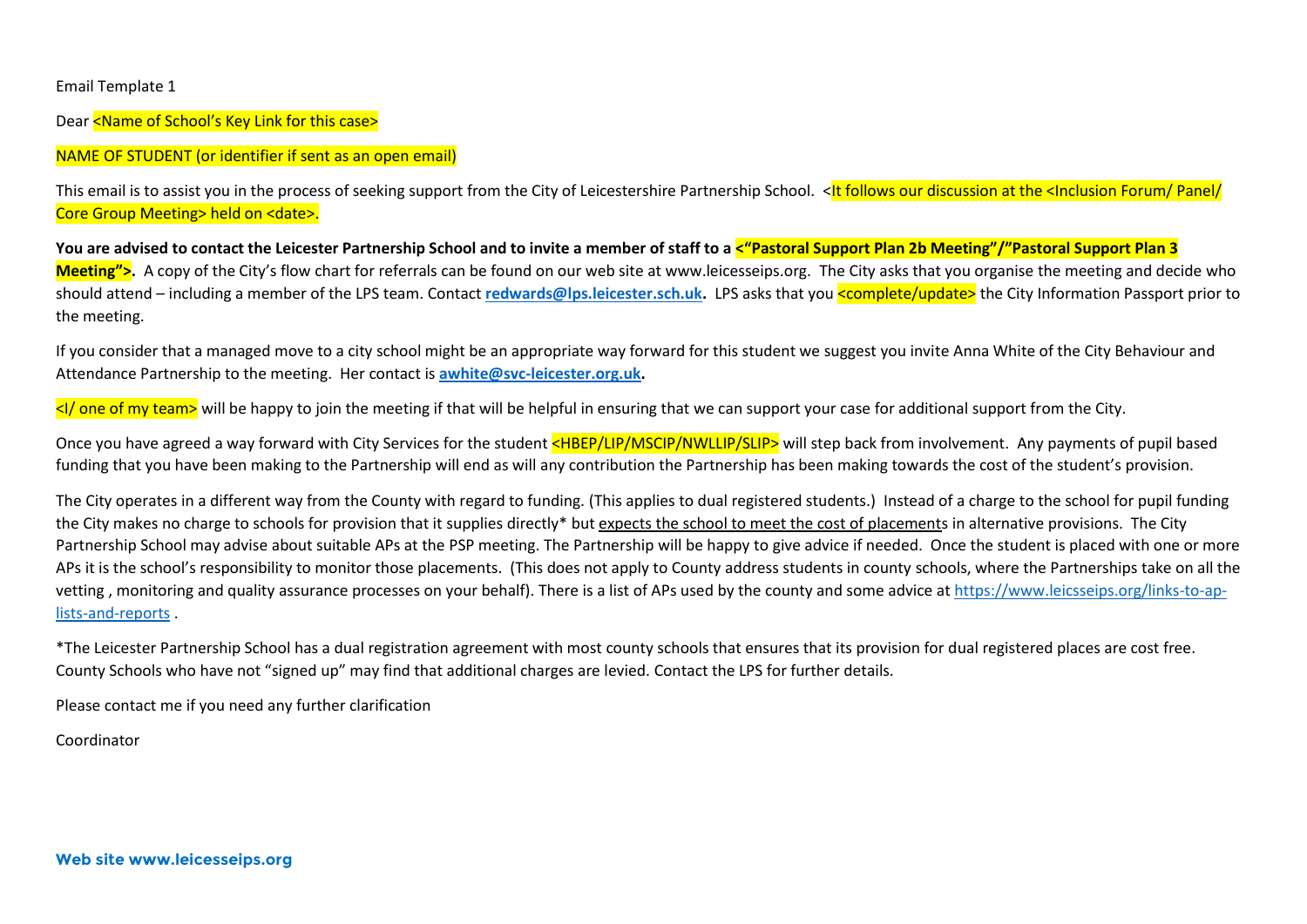#### Email Template 2

Dear <Name of School's Key Link for this case>

### NAME OF STUDENT (or identifier if sent as an open email)

We have received notification from Leicestershire County Hall that <name of school> is in the process of issuing a permanent exclusion for this student. We note that this student has a City of Leicester address. As a result the responsibility for future provision fall to the City Local Authority – which operates its exclusions service through the Leicester Partnership School.

This email is to assist you in the process of seeking support from the City of Leicestershire Partnership School.

**If the City LPS has not made contact with you we advise you to contact them and to invite a member of staff to a Pastoral Support Plan 3 Meeting.** A copy of the City's flow chart for referrals can be found on our web site at www.leicesseips.org. The City asks that you organise the meeting and decide who should attend – including a member of the LPS team. LPS asks that you **<complete/update>** the City Information Passport prior to the meeting.

If you consider that a managed move to a city school might be an appropriate way forward for this student we suggest you invite Anna White of the City Behaviour and Attendance Partnership to the meeting.

<I/ one of my team> will be happy to join the meeting if that will be helpful in ensuring that we can support your case for additional support from the City.

We hope you will consider a dual registration with the City LPS as an alternative to Permanent Exclusion. If you do, the City operates in a different way from the County with regard to funding. Instead of a charge to the school for pupil funding the City makes no charge to schools for provision that it supplies directly\* but expects the school to meet the cost of placements in alternative provisions.

The City Partnership School may advise about suitable Alternative Providers at the PSP meeting. The Partnership will be happy to give advice if needed. Once the student is placed with one or more APs it is the school's responsibility to monitor those placements. (This does not apply to full time programme managed county address students in county schools, where the Partnerships take on all the vetting , monitoring and quality assurance processes on your behalf). There is a list of APs used by the county and some advice a[t https://www.leicsseips.org/links-to-ap-lists-and-reports](https://www.leicsseips.org/links-to-ap-lists-and-reports) .

\*The Leicester Partnership School has a dual registration agreement with most county schools that ensures that its provision for dual registered places are cost free. County Schools who have not "signed up" may find that additional charges are levied. Contact the LPS for further details.

Please contact me if you need any further clarification

Coordinator